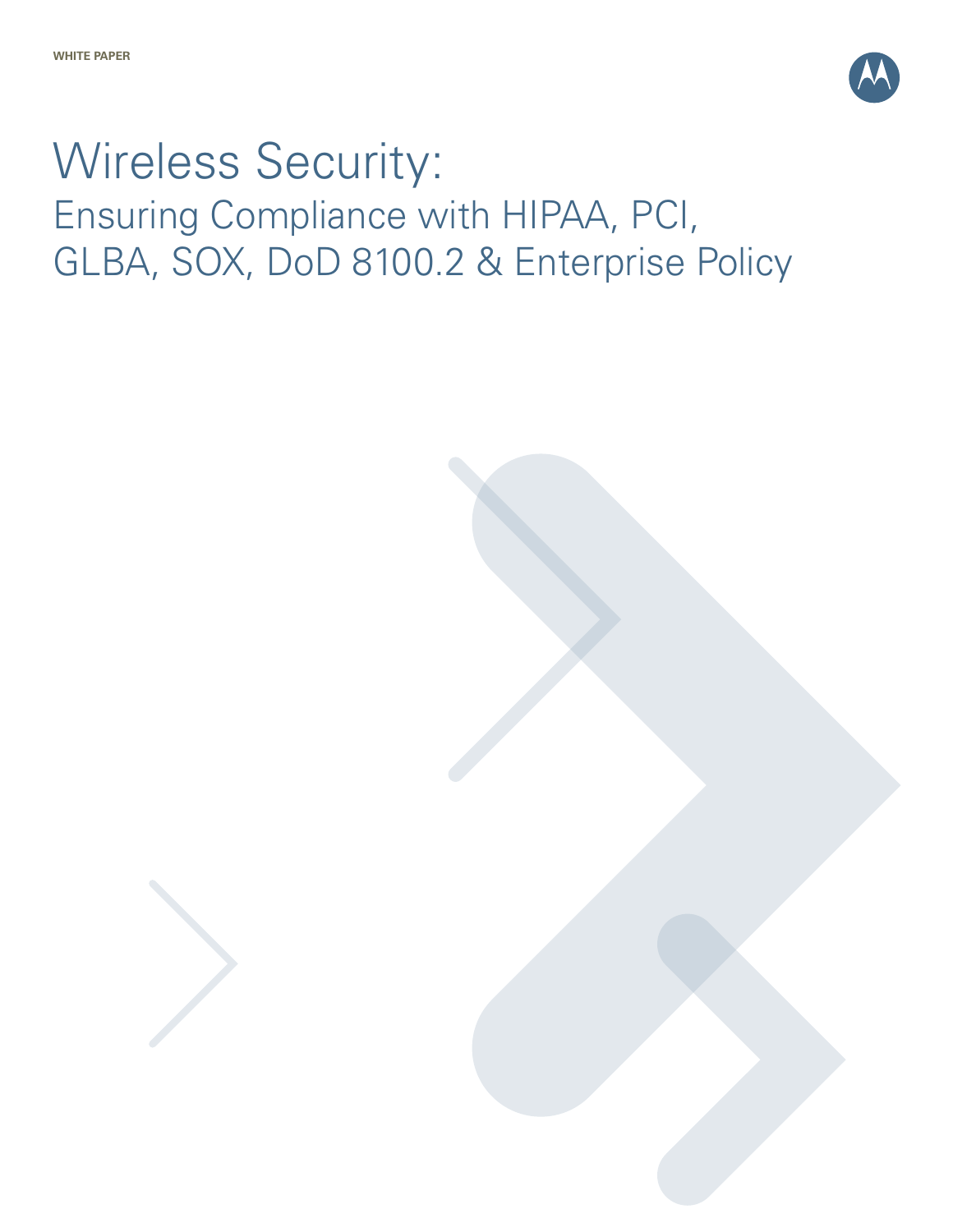This paper is designed to guide network administrators and security managers to design, implement, and enforce wireless LAN security policies that enable every organization to fully reap the benefits of wireless LANs without experiencing undue management pains and security holes. This paper will also cover how organizations can comply with regulatory policies like HIPAA, PCI, GLBA – Safeguards Rule, DoD 8100.2, Sarbanes-Oxley Act etc.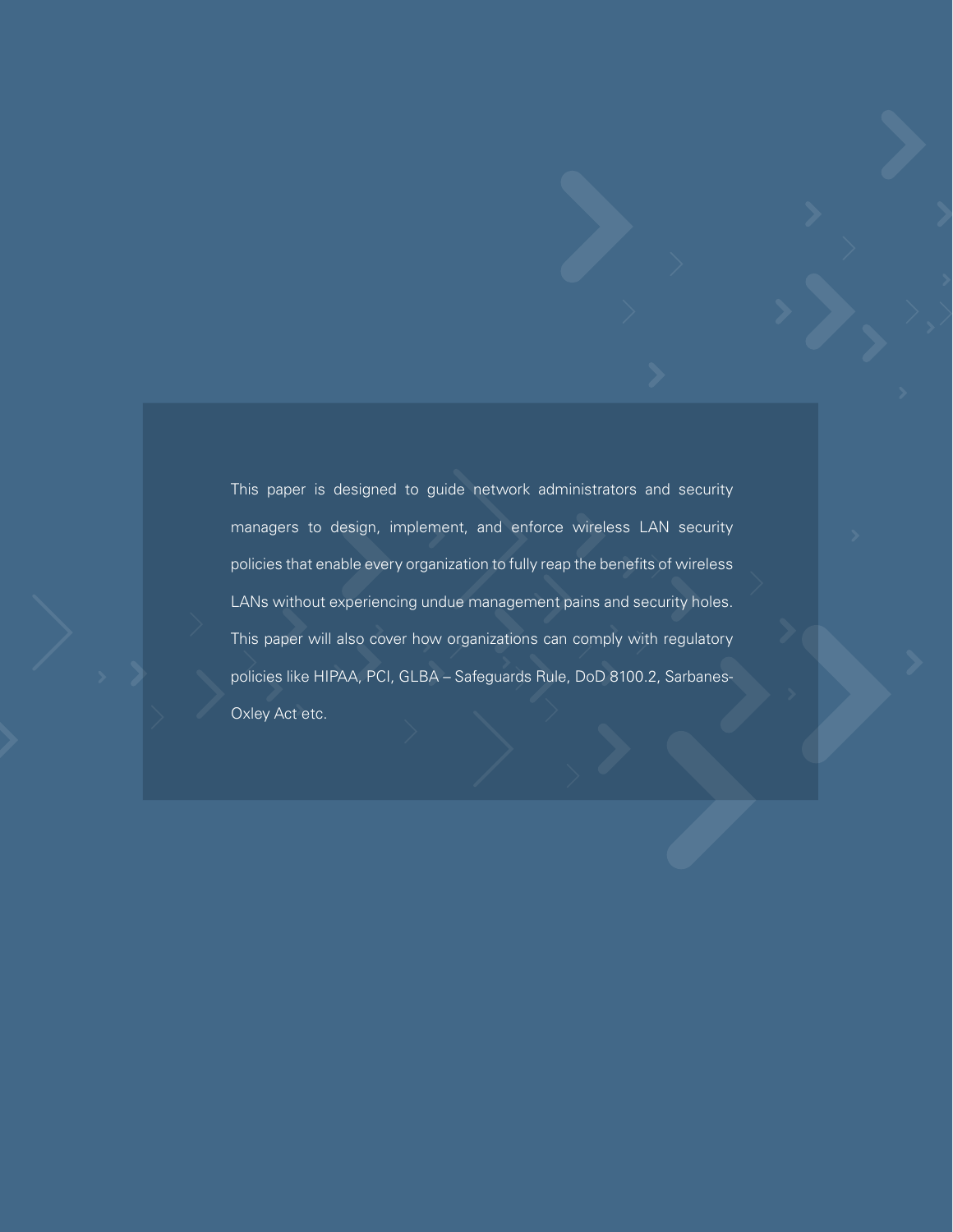Enterprises of all sizes are deploying wireless LANs for their many productivity and mobility benefits that come from employees seamlessly connecting to IT resources and performing daily tasks without requiring a wired connection. But just like wired networks, 802.11 wireless LANs require network policies that are designed, implemented, and enforced to maximize network performance and reduce exposure to the inherent security flaws in 802.11 wireless LANs.

The many benefits and expected return on investment of a wireless LAN can be wiped out if a security and management policy is not in place and enforced.

This paper is designed to guide network administrators and security managers to design, implement, and enforce wireless LAN security policies that enable every organization to fully reap the benefits of wireless LANs without experiencing undue management pains and security holes.

# Enterprise & Regulatory Policies

As wireless networks proliferate, the ever-present danger of new, more sophisticated hacking tools is also on the upswing. Hackers, armed with new tools such as AirJack, AirSnarf, Hunter\_Killer, etc are launching more sophisticated attacks on the network -- networks that a year ago were said to be unbreakable. When an organization's network is left exposed by insecure wireless LAN devices, hackers can compromise an organization's network backbone, rendering the investment in IT security useless. Not only are there financial implications from a security standpoint, but the breach can potentially impact the company's reputation and proprietary and regulatory information. These scenarios can lead to additional financial loss and legal ramifications.

Hence various regulatory bodies have defined policies that have to be complied with by organizations. Regardless of the WLAN deployment status, organizations have to ensure that they track all wireless activity and prevent the transmission of wireless data in clear text.

The Department of Defense issued a wireless directive, Number 8100.2 on April 14, 2004. This directive establishes policy and assigns responsibilities for the use of commercial wireless devices, services, and technologies in the DoD Global

Information Grid. Healthcare organizations have to maintain the sanctity of patient data by complying with the HIPAA regulations. Retailers have to comply with the mandates made by the Payment Card Industry (PCI). Various regulations e.g. OCC Wireless Advisory, GLBA – Safeguards Rule etc have been defined for banking and financial institutions. A new section of the Sarbanes-Oxley Act, Section 404, requires all publicly traded firms to file an internal control statement which must attest to management's responsibility for establishing and maintaining adequate internal control over financial reporting for the company. While corporate officers are accountable, IT systems and infrastructure are critical to the financial reporting process and the burden falls on the IT department to ensure integrity of the established processes. The IT department must document, test, monitor and report the effectiveness of internal control processes.

In addition to the regulatory policies, organizations must define their enterprise policy and monitor for compliance. This process is described in detail in the next section.

# The Policy Process

Policies for an 802.11 wireless LAN should become part of the greater enterprise network policy and mirror the standard six-step policy process.

- 1. Policies are first defined and documented.
- 2. Management must then buy-into the documented policies.
- 3. The policy should then be communicated to all employees, contractors, on-site vendors, and anyone else expected to comply with the policy.
- 4. The wireless LAN should then be monitored to audit for policy compliance.
- 5. To deal with devices and individuals found violating the policy, enterprises should have an established procedure to take corrective actions for network devices or individuals found in non-compliance.
- 6 Finally, a process to revise and fine tune the wireless LAN policy should be in place to handle evolving security standards, user behavior, and physical changes in the network.

Enterprises must be proactive in establishing policy for the adoption of wireless LANs, given the aggressive rate at which Wi-Fi will appear in corporate laptops and the security threat associated with rogue networks… Enterprises must establish corporate policies (relative to infrastructure, usage, and security) on the adoption of Wi-Fi or risk losing network integrity and increasing TCO. META Group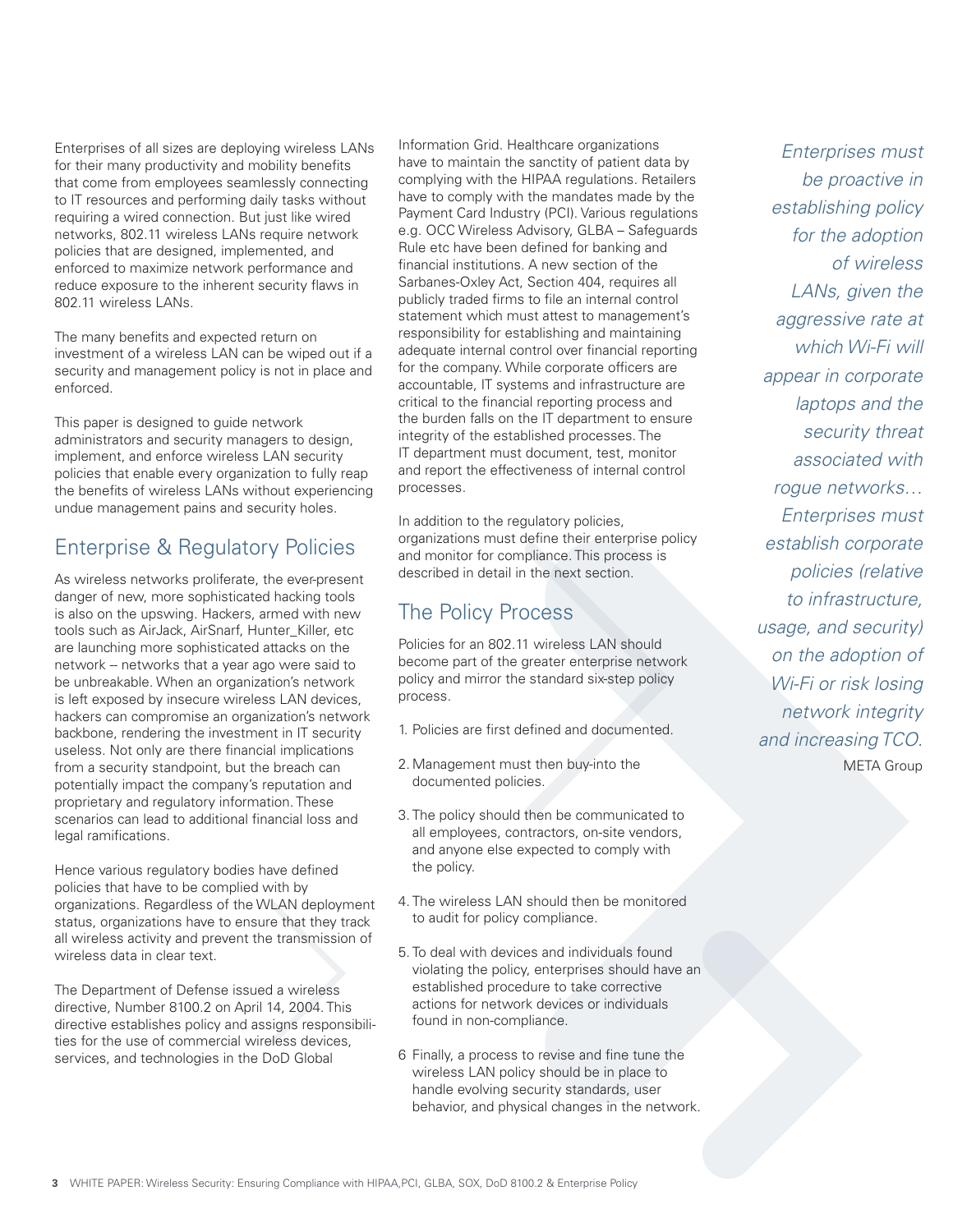IS administrators should establish a written policy dictating that the airwaves inside the enterprise are a managed resource, no different from a wired resource. META Group

Here is the detailed information on each of the aforementioned steps with example policies and thresholds.

## Step 1: Define & Document the Policy

In establishing a documented wireless LAN policy, enterprises should consider four key components of the policy: WLAN Usage, Network Configuration, Security, and Network Performance. As every enterprise wireless LAN is different, polices for these four areas will vary for organizations and may overlap. For example, the proper configuration of an access point has a direct effect on the security of the wireless LAN.

## WLAN Usage Policies

Organizations must first define the proper use of wireless LANs. This includes the applications that run across the wireless LAN and the exact locations where wireless LANs should and should not be deployed in the enterprise. Other considerations should determine roaming policies for stations between access points within a building or across multiple locations, and where employees can use organization wireless LAN devices in environments outside the control of the organization (i.e. hotspots, homes).

#### **Applications** –

Wireless LANs can provide the high-speed connections required to run most applications. However, wireless LANs may not be well suited for applications with ultra-sensitive information. Because fail-proof wireless LAN security standards have yet to be adopted, organizations may choose to prohibit access to classified information and related applications from the wireless LAN. Some organizations limit their wireless LANs usage for connecting to email and the Internet.

In addition to security concerns, bandwidth across the wireless LAN remains a limited resource. Bandwidth-intensive applications and network misuse, such as the downloading of MP3 files, can significantly drain the network and limit the wireless LAN's ability to serve multiple users.

#### **Network Roaming** –

Some wireless LAN infrastructure allows for stations to seamlessly roam from access point to access point without dropping a connection. However, network roaming introduces security concerns that arise from the station not authenticating itself to each access point. Organizations should evaluate the benefits of roaming and counter them with the security risks to form a roaming policy for their wireless LANs.

Organization should map their wireless LANs and determine what stations need to connect to which access points. Some stations should only connect to a single access point or set of APs in the immediate work area and conference rooms. A manager may need to connect to access points throughout a building or corporate campus. An executive who often visits offices and organization facilities throughout in multiple locations should be allowed to connect to access points at all sites.

#### **WLANs in Uncontrolled Environments** –

The widespread growth of wireless LAN technology into all new laptop computers forces organizations to decide exactly where and what types of networks employees are allowed to connect with. The growth of public wireless LANs – or hotspots – opens the door for convenient connections outside the office. However, these public networks offer little security and can potentially attract unscrupulous hackers who can take advantage of unsuspecting users. Stations are susceptible to accidental associations with neighboring networks and malicious associations with such wireless hackers.

The decreasing prices for consumer-grade access points fuels the home market for wireless LANs. While easy to set up, these networks default to insecure configurations. If organizations are to allow employees to use enterprise-owned laptops on home networks and use home wireless LANs to connect to the enterprise network, personal firewalls must be installed and proper authentication should be implemented. The policy should explicitly outline exactly how employees are to lock down their home wireless LANs.

| <b>WLAN Usage Policies</b>   |                                                                                                                                                                                                                                 |  |
|------------------------------|---------------------------------------------------------------------------------------------------------------------------------------------------------------------------------------------------------------------------------|--|
| Applications Across the WLAN | Bandwidth-intensive applications and extremely confidential enterprise data may<br>not be best suited to run on the wireless LAN.                                                                                               |  |
| Network Roaming              | Define the access points and WLANs that each station is allowed to connect to.                                                                                                                                                  |  |
| Uncontrolled Environments    | Define where organization-owned, wireless-enabled laptops are allowed to<br>connect to uncontrolled wireless LANs. Establish VPN capabilities for remotely<br>connection to the enterprise network from home WLANs or hotspots. |  |

Table 1: WLAN Usage Policies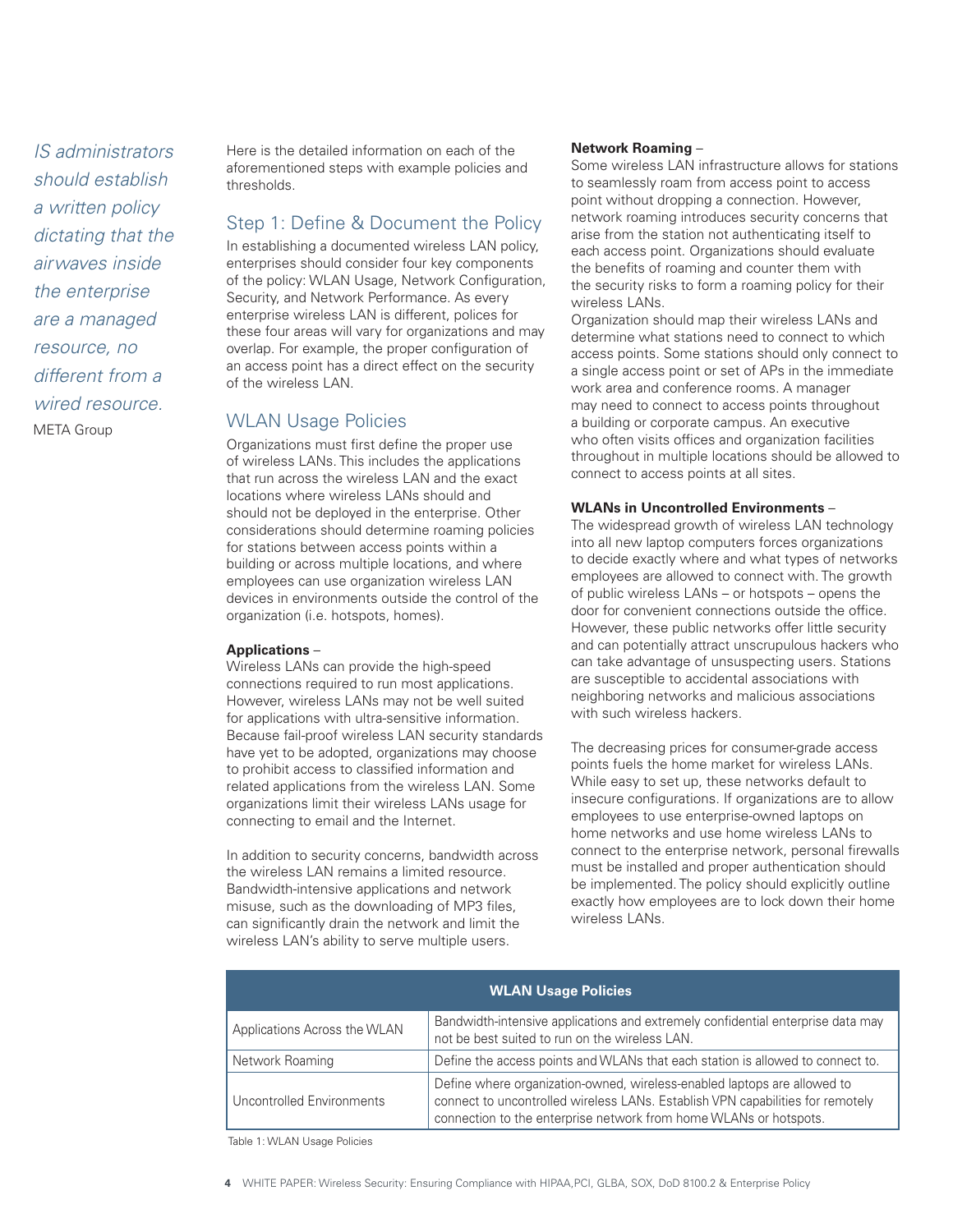| <b>Table 2: Configuration Policies</b>                             |                                                                                                                                                                                                                                                                            |  |
|--------------------------------------------------------------------|----------------------------------------------------------------------------------------------------------------------------------------------------------------------------------------------------------------------------------------------------------------------------|--|
| Encryption & Authentication for All Wireless<br><b>LAN</b> Traffic | At a minimum, enterprises should employ the built-in<br>WEP encryption. However, 802.1x, WPA and proprietary<br>technologies (LEAP) are highly recommended for<br>enterprise WLANs. Traffic should be monitored to<br>ensure that traffic is encrypted and authenticated.  |  |
| Authorization – MAC Filtering or RADIUS Server                     | MAC address filtering provides basic control over which<br>stations can connect to an enterprise WLAN. Larger<br>enterprise will require a RADIUS server to manage<br>hundreds of stations and dozens of access points.<br>Monitor the WLAN for unauthorized users.        |  |
| Naming the Network – Changing Default SSIDs                        | Service Set Identifiers should be changed from default<br>settings and renamed as to not draw attention from<br>outsiders. (e.g. Avoid SSIDs of CEO Office or Cash<br>Register) Monitor the WLAN for access points with<br>default or improper SSIDs.                      |  |
| Reconfigure Default Windows XP Settings                            | Windows XP stations should be reconfigured from<br>default settings that connect the station to the access<br>point with the strongest signal - even if it's not an<br>authorized access point. Monitor all stations for<br>insecure stations and accidental associations. |  |

Table 2: Configuration Policies

#### **Encryption & Authentication for all WLAN Traffic** –

Because of a wireless LAN's uncontrolled medium, encryption and authentication are an essential step to network security. The vulnerabilities of Wired Equivalent Privacy (WEP), the first encryption standard for 802.11 wireless LANs, have been well documented. However, all wireless LANs should at a minimum activate this basic encryption to protect their data from the general public who can passively "sniff" the traffic in the air to get open access to all unencrypted data passed through the air. At a minimum, enterprises should establish a policy that mandates all traffic to be encrypted with WEP.

Stronger encryption and authentication is available from vendors, such as Cisco, which offers Lightweight Extensible Authentication Protocol (LEAP) and Protected Extensible Authentication Protocol (PEAP). Industry-standard solutions, such as 802.1x, are now available for the latest wireless LAN hardware, but equipment purchased before 2003 may not support these new encryption standards. Wi-Fi Protected Access (WPA) has replaced WEP as the accepted encryption standard. Enterprises that seek to avoid the security flaws of WEP should deploy 802.1x, WPA, or LEAP and establish a policy that all WLAN traffic must use the selected encryption and authentication.

#### **MAC Filtering or RADIUS Server –**

Most enterprise-class access points allow you to limit which stations can connect to it based on filtering of Media Access Control (MAC) addresses of authorized stations. While MAC addresses can be easily spoofed, MAC address filtering provides basic control over which stations can connect to your network. And much like the use of WEP, MAC address filtering provides some basic protection against the general public connecting to an enterprise wireless LAN.

Larger enterprises with more complex wireless LANs that allow hundreds of stations to roam between access points require more complex filtering from remote authentication dial-in service (RADIUS) servers. Enterprises should set WLAN configuration policies that force all access points to authorize users through a RADIUS server.

#### **Naming the Network: SSIDs –**

Enterprises should change their access points' default Service Set Identifiers (SSIDs), which are essentially the names of each access point or set of access points. Cisco access points come with the default SSID of "tsunami", Linksys defaults to "linksys," and both Intel and Symbol access points default to "101." These default SSIDs alert hackers to vulnerable wireless LANs.

Essentially, policies are house rules with possible actions that work on an if-then structure and can prohibit, permit, or require actions for both people and the hardware and software on the network. A policy sets the threshold for an alarm, and another sets the policy for the resulting action by a network manager. Gartner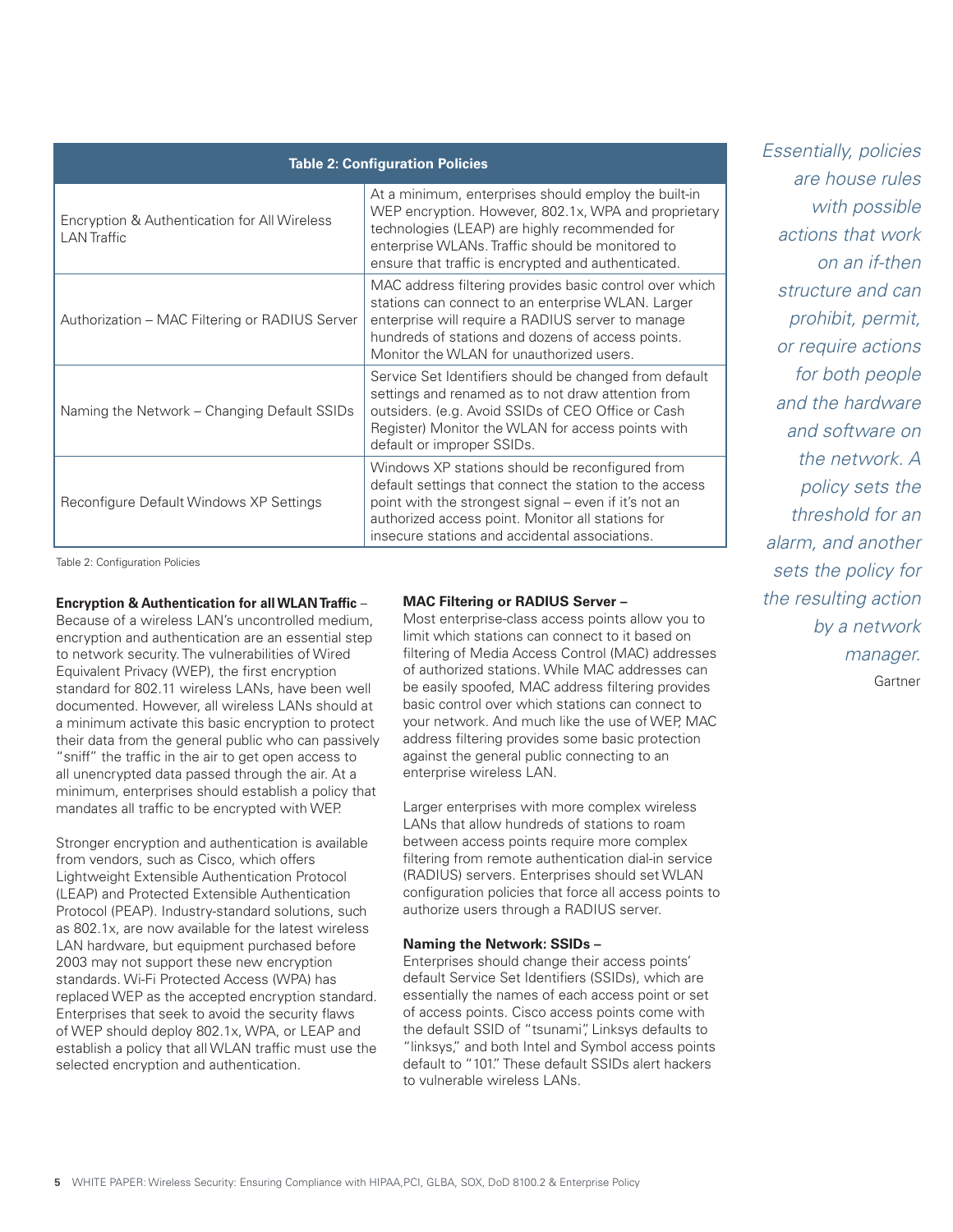Through year-end 2004, employees' ability to install unmanaged access points will result in more than 50 percent of enterprises exposing sensitive information through WLANs (0.8 probability). **Gartner** 

Because SSIDs can be observed by any wireless station within broadcast range of the access point, SSIDs should be changed to names that are meaningless to outsiders. An SSID of "CEO Office" or "East Cash Register" only calls attention to valuable information that a hacker would like to get into.

**Reconfigure Default Setting of Windows XP** – Windows XP is incredibly Wi-Fi friendly, which is great for usability but can leave a station open to exploits. Default settings of Windows XP will cause a station to scan the airwaves in search of wireless LANs and connect to the access point with the strongest signal. The station is at risk of accidentally associating with a neighboring network or hacker in the parking lot. A station connecting to a neighboring wireless LAN can divulge passwords or sensitive documents to anyone on the neighboring network. Accidental associations can even link the two companies' networks together through this end user station as it bypasses all internal security and controls.

Policies should be in place to mandate all Windows XP implementations be handled by the IT department, so that all stations employ the secure XP settings to reduce the risk of accidental or malicious associations. IT organizations should monitor Windows XP stations to ensure that all insecure XP wireless settings remain disabled.

## Security Policies

Many security issues of wireless LANs can be addressed with a properly configured network. However, enterprises should also implement additional security polices for their wireless LANs to address unsanctioned wireless LAN hardware and unauthorized activity on the network.

#### **Prohibit Unauthorized Access Points** –

An employee, vendor, or on-site consultant can unknowingly put all information assets at risk with a \$100 consumer-grade access point purchased from a local retail store. A single unauthorized access point – or rogue AP – attached to an enterprise LAN circumvents all existing network security by broadcasting an open connection to the corporate network. This rogue access point can enable intruders to view, modify, or steal corporate data from the parking lot outside the building. Laptops can also be converted to function as access points with freeware programs distributed as trojans. These "soft APs" are more dangerous than typical rogue access points because they appear as sanctioned devices on the wired network.

A single rogue access point essentially extends an Ethernet connection to anyone in the building and beyond. With this open connection, a hacker can get to the enterprise network. Intellectual property, financial servers, management files, confidential data, human resource records, and sensitive corporate information are put at risk of exposure, theft, or corruption. Enterprises should enforce a policy that prohibits anyone from installing an access point that is not approved and configured by the IT organization.

#### **Prohibit Ad Hoc Networks** –

WLAN cards enable peer-to-peer networking between laptops, PCs or other devices without an access point. These ad hoc networks can allow a user to transfer private corporate documents and intellectual property to unauthorized users without going over the corporate network. While WLAN cards operate in ad hoc mode, the user must be able to trust all stations within range because ad hoc networks offer poor authentication.

IT security managers should treat ad hoc networks in the same manner as rogue access points because they can put a network at risk without security managers ever seeing the vulnerability. For these reasons, policies should be established and enforced to prohibit ad hoc networks.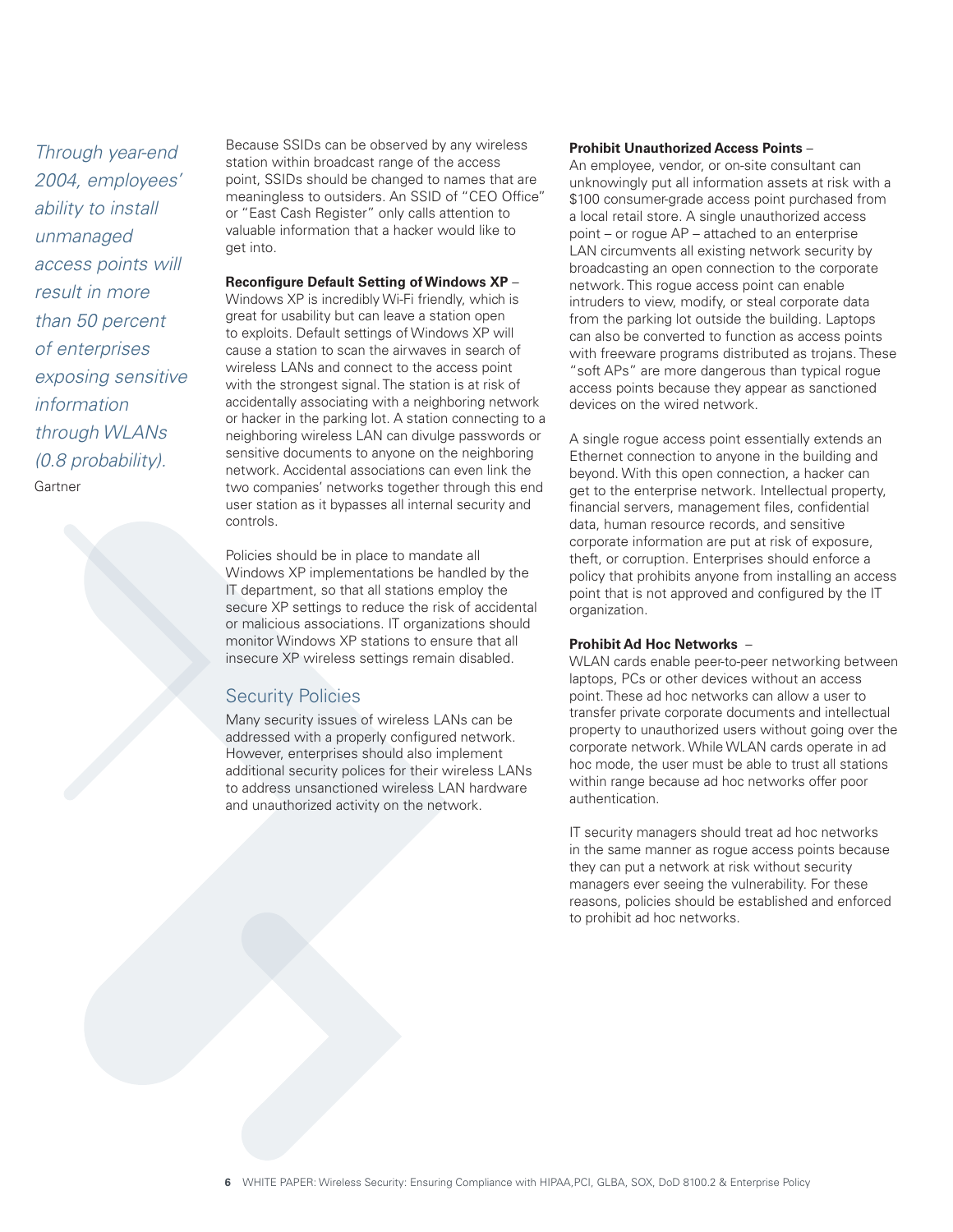| <b>Security Policies</b>                    |                                                                                                                                                                                                                                                                              |  |
|---------------------------------------------|------------------------------------------------------------------------------------------------------------------------------------------------------------------------------------------------------------------------------------------------------------------------------|--|
| Prohibit Unauthorized "Rogue" Access Points | All access points should be securely deployed through<br>the IT organization. Organizations should monitor all<br>WLAN activity to detect rogues WLANs attached to the<br>wired network.                                                                                     |  |
| Prohibit Ad Hoc Networks                    | Stations should be configured to not allow peer-to-peer,<br>ad hoc networks between stations. Monitor the WLAN<br>to identify ad hoc networks and recognize stations that<br>are configured to allow ad hoc networks even if no<br>peer-to-peer network exists at that time. |  |
| Limit Off-Hours Traffic                     | Turn off the access point during non-use hours and<br>monitor the airwaves for off-hours traffic.                                                                                                                                                                            |  |
| <b>RVendor-Specific Hardware</b>            | Limit WLAN hardware to select vendors which support<br>the deployed security measures and monitor for<br>unauthorized vendors.                                                                                                                                               |  |

"Current radio frequency scanning tools such as Sniffer Wireless and AirMagnet are limited in their ability to perform scalable and repeatable audits. META Group

Table 3: Security Policies

#### **Disable Access Points During Non-Usage** –

Enterprises that operate during set business hours should limit their wireless LANs to operate only during those hours at which the networks should be in use. Because an access point extends an open connection to the enterprise network beyond the walls of a building, enterprises should limit WLAN traffic to defined business hours. Policies should be in place to limit off-hours traffic across a wireless LAN.

#### **Vendor-Specific WLAN Hardware** –

Enterprise wireless LAN deployments should be based on enterprise-class access points that support the advanced security and management settings and applications, which are essential to network fidelity. However, consumer-grade wireless LAN access cards may not support the advanced security and management applications and settings. An enterprise wireless LAN policy should establish a list of acceptable wireless LAN card vendors that can be used on organization-owned laptops to connect with the enterprise network. For these security concerns, employees should not be allowed to install consumer-grade wireless LAN cards to organizationowned laptops.

## Network Performance Polices

To maximize performance of an enterprise wireless LAN, organizations should establish policies for performance metrics that ensure that the wireless LAN delivers the expected return on investment. A policy for performance metrics should include:

- Maximum number of stations associated to a single access point at a single time – usually 5 to 15 depending on bandwidth requirements of stations.
- Maximum bytes allowed between an access point and the wired network to guard against the overloading of a single access point.
- Maximum bytes allowed between an access point and individual stations to guard against a single station consuming so much bandwidth that other stations on the network are severely affected.
- Traffic patterns of the wireless LAN that provide valuable operational details for use when assessing degradation and overall usage.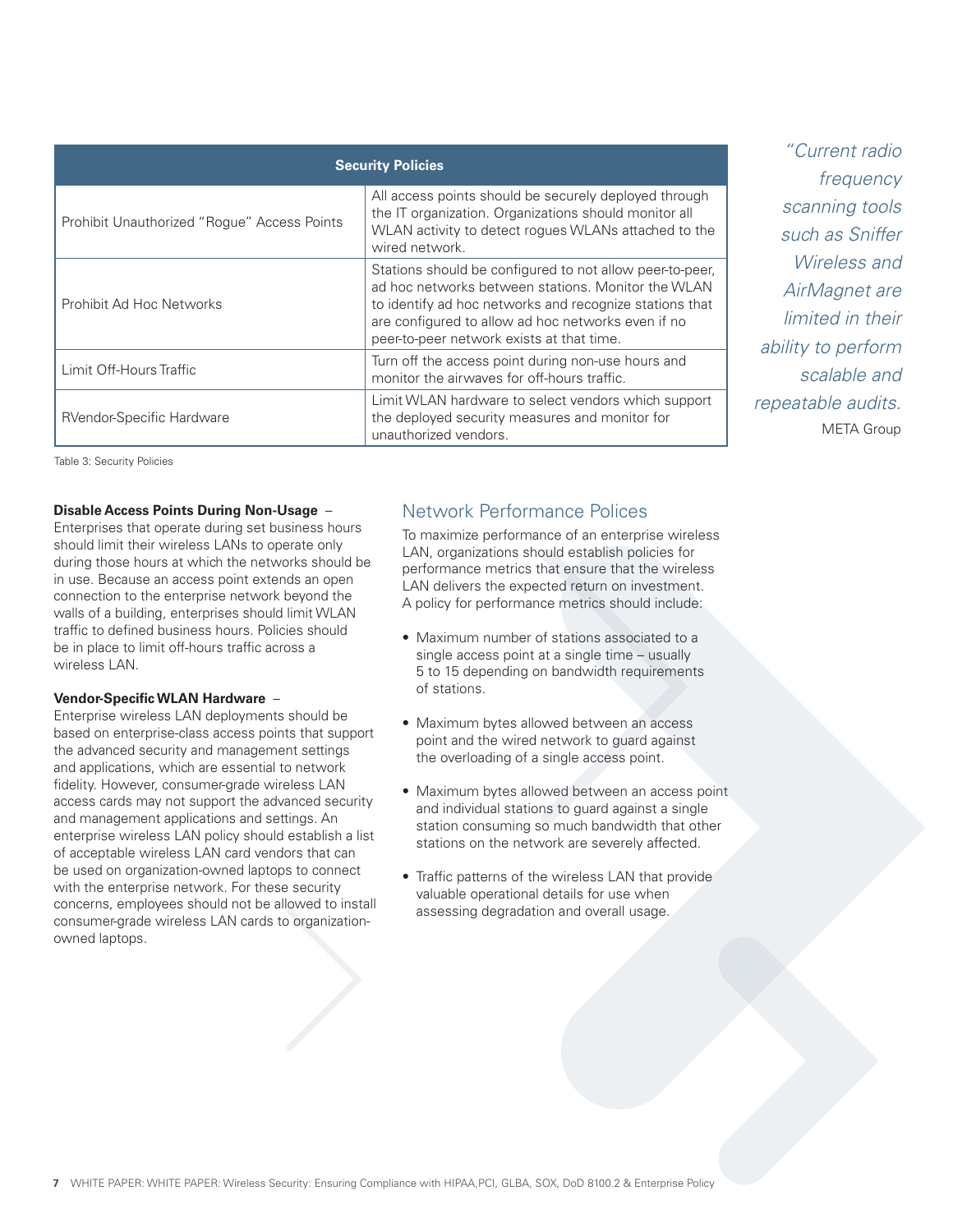## Step 2: Management Buy-In

Once a wireless LAN policy has been defined and documented, the next step is to have executives approve the policy and agree to its strict implementation. A wireless LAN policy without management buy-in lacks the teeth required make the policy effective.

While technical staff focus on what can and cannot be technically feasible in a wireless LAN policy, managers should focus on the business case of the wireless LAN. Performance policies work to guarantee the network's promised productivity gains. Security polices are necessary to guard against the potential monetary losses that can come from exposed corporate data, open enterprise systems, and the public embarrassment of ending up in the press for such attacks.

Organizational politics and the lack of stakeholder support can cause a wireless LAN policy to fail miserably. Strong management buy-in can circumvent these potential mine fields.

## Step 3: Educate Employees

After receiving appropriate approval and support from management, the policy must be communicated to those expected to comply with the policy. In the case of wireless LANs, this can include employees, independent contractors, on-site vendors, and any frequent visitor. Effective education of the policy can be accomplished in a variety of ways. Everyone should receive a written copy of the policy and then be required to sign a statement saying they agree to strictly follow the defined policy. For more proactive education, 15- or 30-minute sessions can be conducted periodically to go over the highlights of the policy, go over recurring problem areas, and reinforce key messages.

## Step 4: Audit & Monitoring

Well-defined wireless LAN policies are essential for organizations to reap the expected benefits and eliminate unnecessary risks associated with 802.11 wireless LANs. However, policies can become useless if an enterprise does not monitor for policy compliance. IT security and network managers have few options in monitoring the wireless LAN to enforce the established policies.

#### **Wired-Side Network Scanners** –

Wired-side scanners provide limited insights into the real activity across the wireless medium. By polling network devices for key characteristics, such as

MAC addresses and open ports, wired-side scanners typically use TCP fingerprints to identify various types of devices.

Wired-side scanners can identify some roque access points, but they are not an effective solution for enterprise rogue wireless LAN detection because wired-side scanners:

- Require an accurate database of all IP devices;
- Cannot cross subnets unless routers are reconfigured to allow for such intrusive scans;
- Produce multiple false positives from network intrusion detection systems and personal firewalls; and
- Cannot detect Soft APs, ad hoc networks or accidental associations.

When monitoring the WLAN for compliance with policies other than rogues, wired-side scanners can analyze traffic between the wired network and the access point. However, these scanners cannot monitor policy for encryption and authentication of wireless LAN traffic, SSID names, ad hoc, peerto-peer networks, channels of operations, data rates between wireless devices and performance thresholds for connections between access points and stations and wireless LAN traffic patterns.

#### **Wireless Sniffers & Scanners** –

Handheld wireless scanners and sniffers can be used to periodically survey the airwaves for policy compliance. However, sniffers and scanners are limited by their need for a network administrator to physically walk the area with a laptop or hand-held device running the sniffer or scanner application. Additional limitations include a lack of reporting capabilities needed to document results or findings of the scanning initiative. A September 2002 research brief from META Group questioned the viability of wireless sniffers and scanners for enterprise security and policy monitoring.

While this process requires the physical presence and valuable time of a network manager, the effectiveness is limited because it only samples the airwaves for threats. New rogue access points or other policy violations can arise after a scan and will not be detected until the next time a network administrator surveys the network. Like a camera that takes a snapshot of a single moment in time, wireless sniffers and scanners only provide information on a single stationary moment.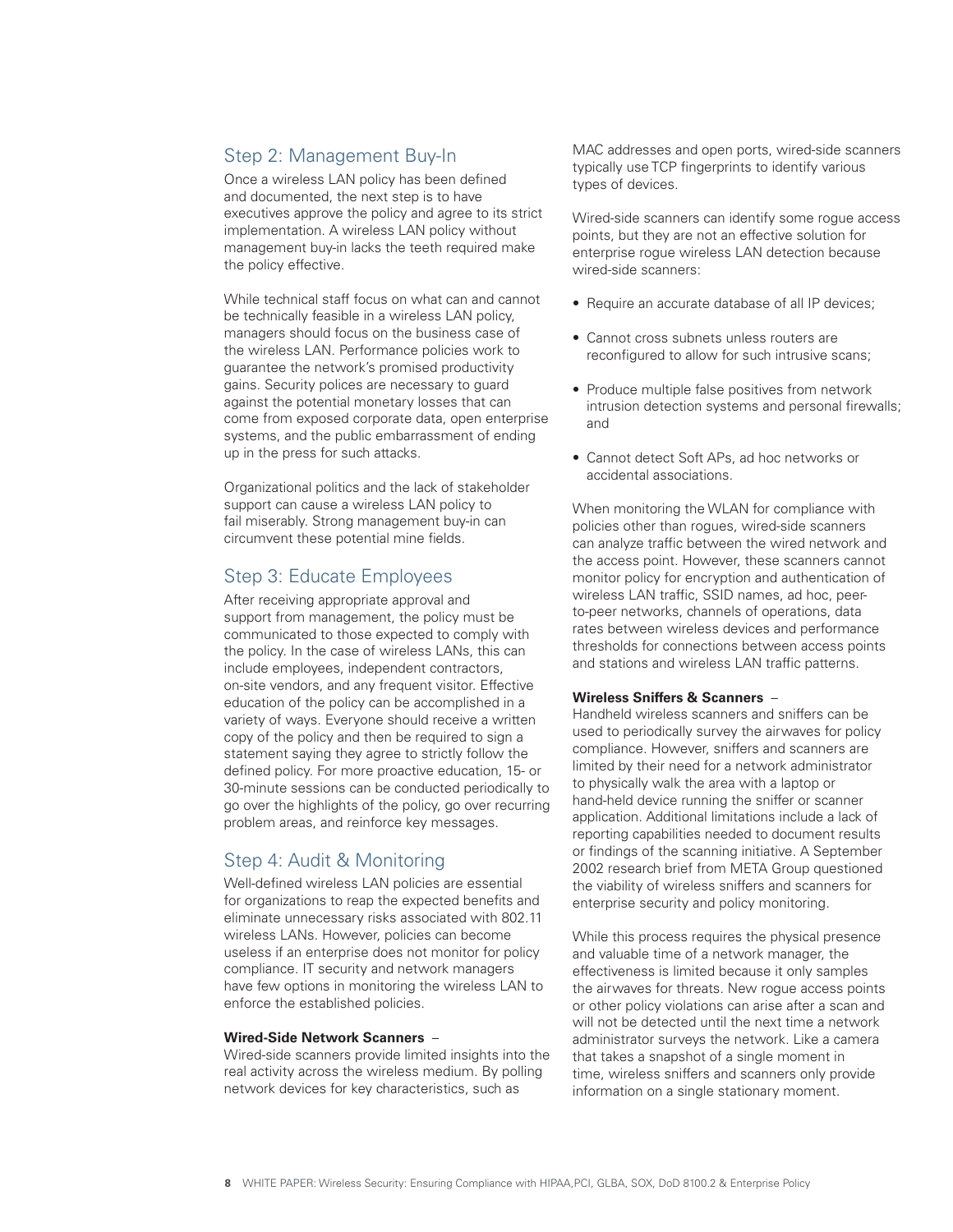The vast limitations of physical site surveys and the demands for personnel time limit the effectiveness of sniffers and scanners for large enterprises. Sniffers and scanners are simply not cost-effective for an enterprise with multiple locations or sensitive information that cannot risk performance degradation and security breaches from policy violations. In addition, IT security and network administrators would find this decentralized approach extremely difficult to manage and collect information for multiple locations.

#### **24x7 Policy Monitoring** –

The Motorola AirDefense Solution monitoring wireless LANs for policy compliance across an enterprise requires a scalable solution that combines the centralized management of wiredside scanners and radio frequency analysis of wireless scanners. Motorola AirDefense Solutions provides this comprehensive solution with an innovative approach to wireless LAN security and operational management.

With a distributed architecture of remote smart sensors that work in tandem with a secure server appliance, Motorola AirDefense Solutions monitors all wireless LAN activity in real time for the highest level of security, policy enforcement, and operational support. While Motorola AirDefense Solutions proactively notifies IT personnel of alarms for security threats, policy violations, and performance issues, the system also allows for network administrators to access a single interface for a complete view of the wireless devices and access to management-critical intelligence. The system also enables IT managers to take action either on-command or via pre-defined policy-based termination to eliminate the threat presented by roque devices.



With patent-pending technology, Motorola AirDefense solutions monitor WLAN traffic 24x7 and identify policy violations for:

- Rogue wireless LANs including Soft APs;
- Unencrypted or unauthenticated traffic;
- Unauthorized stations;
- Ad hoc networks:
- Default or improper SSIDs;
- Access points and stations operating on unauthorized channels;
- Insecure stations with default Windows XP settings;
- Off-hours traffic;
- Unauthorized vendor hardware;
- Unauthorized data rates; and
- Performance thresholds that indicate the overall health of the wireless LAN.

The centralized management and 24x7 monitoring of the airwaves provides a scalable and costeffective solution that enables enterprise wireless LAN detection throughout multiple locations of an organization. One or two sensors are deployed in each location to provide comprehensive, 24x7 policy monitoring for wireless LANs.

As new offices are opened, Motorola AirDefense solutions easily scale to secure that office with the addition of a sensor deployed in the new location. Regardless of the WLAN deployment status, Motorola AirDefense Solutions provides comprehensive monitoring against all WLAN activity provides the most advanced solutions for policy definition, monitoring and compliance. In addition, it supports an advanced wireless LAN security and operational management with functionality that includes:

- Accurate Intrusion Detection
- Rogue Management
- Active Defenses and Automated Protection
- Forensic & Incident Analysis
- Remote Troubleshooting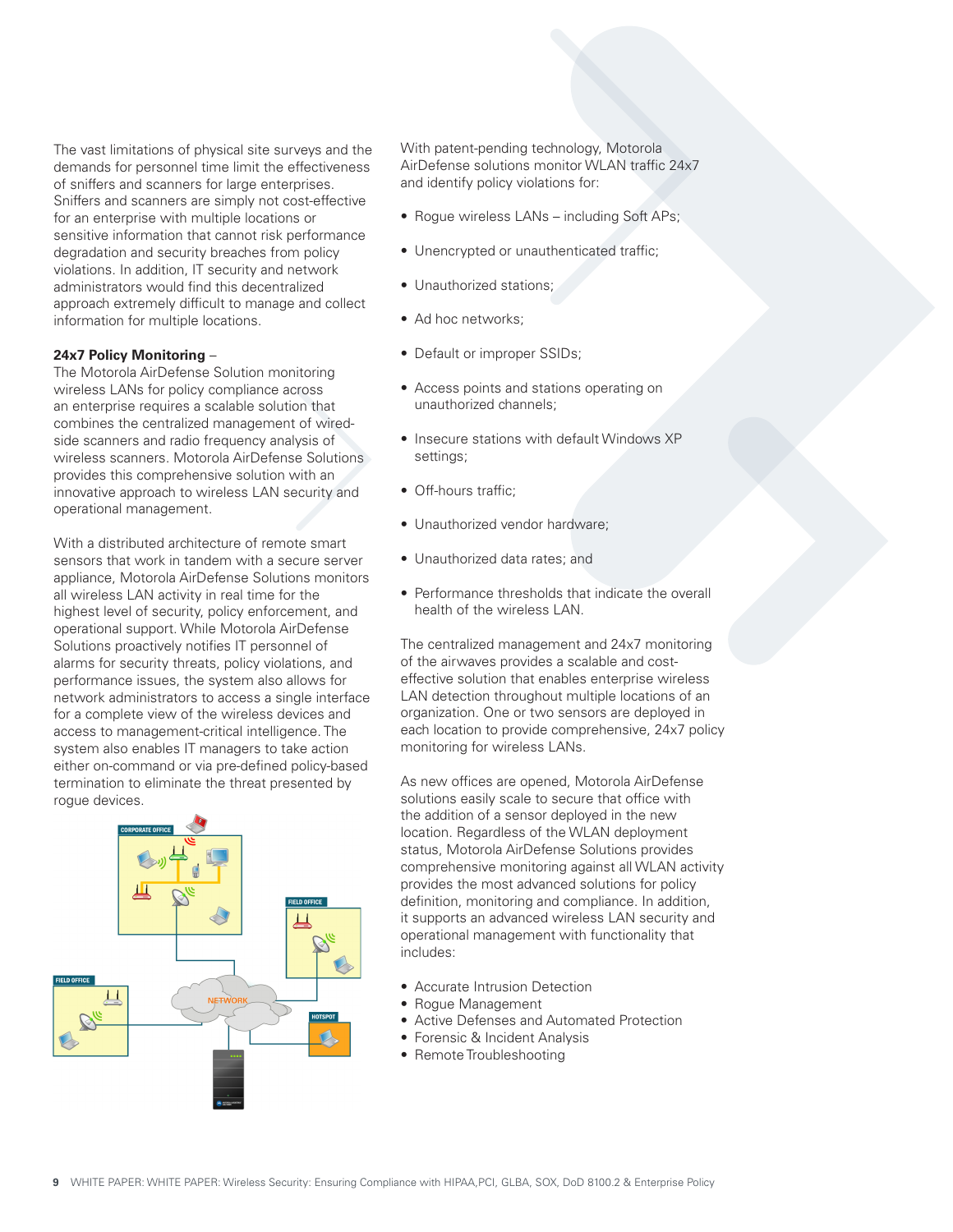Motorola AirDefense Solutions has a variety of regulatory compliance reports for healthcare organizations, retailers, financial service providers and government agencies (HIPAA, GLBA, PCI, DoD Directive). In addition, Motorola AirDefense Solutions offers enhanced reports to demonstrate effective internal control over protection of confidential data for Sarbanes-Oxley compliance.

## Step 5: Enforcement – Get Proactive

After monitoring for WLAN policy compliance, enterprises must take corrective measures to alter network configurations, eliminate rogue stations or APs, and deal with the people responsible for such violations. As part of the written WLAN policy, an enterprise should document exactly how violations should be corrected and who is responsible for taking the necessary actions. In the case of an improperly configured access point with a default SSID and disabled encryption, the policy could read to the effect of:

Insecure enterprise access points should be viewed as a major security threat. Network managers should view improperly configured access points as high priority to be corrected within 30 minutes of detection. The network manager must reconfigure the AP as defined by the WLAN policy and monitor the AP's configuration over the next hour. If the AP cannot be reconfigured according to the WLAN policy or a greater problem with the AP is detected, the access point should be disabled until a solution is found.

Similar policies for enforcement should be in place to deal with various levels of priority for usage, configuration, security, and performance policies.

Because of the proliferation of rogue access points and the major security threats they represent, enterprises struggle with exactly how they should enforce a policy that bans all unsanctioned access points. Productive, well-meaning employees are the most likely to violate this policy. However, the deployment of such rogue devices can also be a malicious act of corporate espionage or sabotage. The strictest enforcement of a WLAN policy calls for an employee to be fired for installing unauthorized access points to the enterprise wired network.

The more common means of the dealing with rogue access points is to disable the access point as soon as it is detected. The access point should be confiscated, and the employee who violated the policy is given a written warning with the explicit understanding that repeated violations will result in termination or suspension. Many organizations find departmental wireless LANs that were deployed outside the knowledge of the IT staff. The wireless LAN policy should require all wireless LAN networking equipment to be registered with the IT

staff. Once an unknown wireless LAN is identified, the IT staff should take immediate steps to ensure the wireless LAN complies with the enterprise wireless LAN policy for usage, configuration, security, and performance. The Motorola AirDefense solution described in the above section can be used to terminate rogue devices or associations. There are two methods that can be utilized

#### **RF AirTermination –**

Motorola AirDefense Solutions can protect against wireless threats via the air by terminating the wireless connection between the intruder and an authorized AP, or by terminating the connections of authorized stations to a rogue access point.

#### **Wired-side Port Suppression –**

Motorola AirDefense Solutions detects rogue devices and interfaces with your wired switching infrastructure to determine the wired port to which the rogue is connected. Motorola AirDefense Solutions administrators then have the option of shutting down the switch port – either on demand or automatically. With the rogue device effectively disconnected from the wired network, it no longer presents a threat.

## Step 6: Revise & Fine-Tune the Policy

After a wireless LAN policy is defined, implemented, and enforced, organizations must evaluate the policy's effectiveness and limitations. Network managers that oversee the policy's implementation should solicit feedback from WLAN users and those who enforce the policy. By conducting a formal review process, the WLAN policy should be revised to fit the specific needs of the organization. In many cases, the WLAN policy may need to be tightened for greater security and management. However, other organizations may be required to loosen their policy to allow for greater WLAN adoption, usage, and productivity.

Once the policy is revised and fine-tuned, the policy process must be repeated to document all changes, have management buy-into the new policies, communicate the policies to all who are expected to comply, monitor for compliance, enforce the policy, and finally refine the policy.

## **Conclusion**

Wireless LAN policies will vary based on an organization's wireless LAN deployment, risk tolerance, and needs for performance and usage. However, the documented policy is just the first step toward maximum security and network performance. Monitoring for policy compliance plays a critical role that ensures that the policy does not become a useless, unread document. Without auditing the network for policy compliance, the policy cannot be enforced.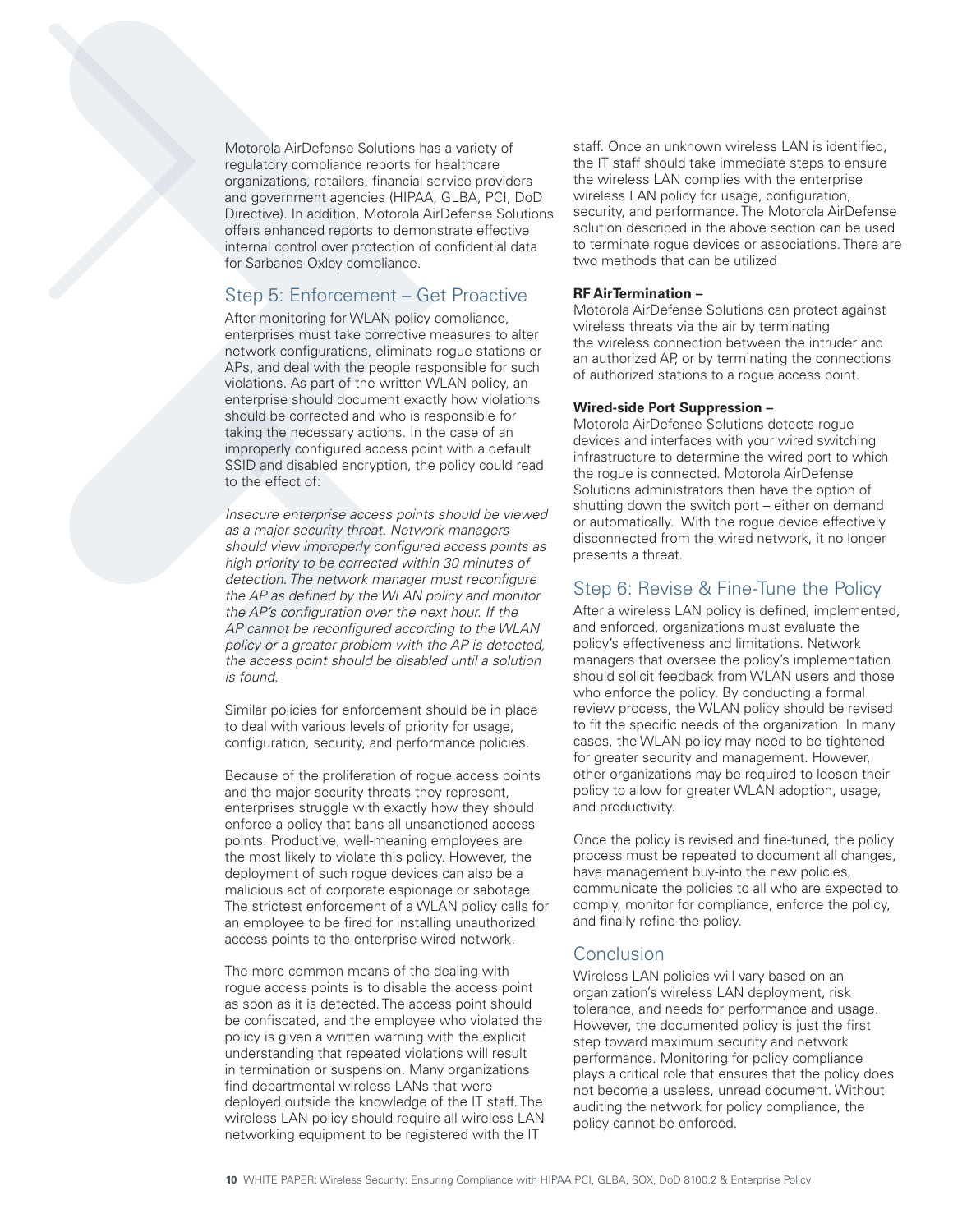# About Motorola AirDefense Solutions

Motorola offers a comprehensive portfolio of wireless LAN (WLAN) infrastructure solutions designed to enable the truly wireless enterprise, regardless of the size of your business — from large enterprises with locations all over the world to branch offices and small businesses. Delivering Internet protocol (IP) coverage to virtually all spaces both indoors and outdoors, Motorola's innovative wireless enterprise portfolio includes fixed broadband, mesh, enterprise WLAN and Motorola AirDefense wireless security solutions. With time-proven resiliency, security and performance equal to or greater than that of a wired network, Motorola's solutions substantially reduce network deployment and maintenance costs, and ensure the availability of cost-effective wireless connectivity in every corner of the enterprise. The result is the truly wireless enterprise — offering full mobility at a fraction of the cost of a traditional wired network.

For more information visit us on the web at www.motorola.com/airdefense or www.motorola.com/ enterprise.